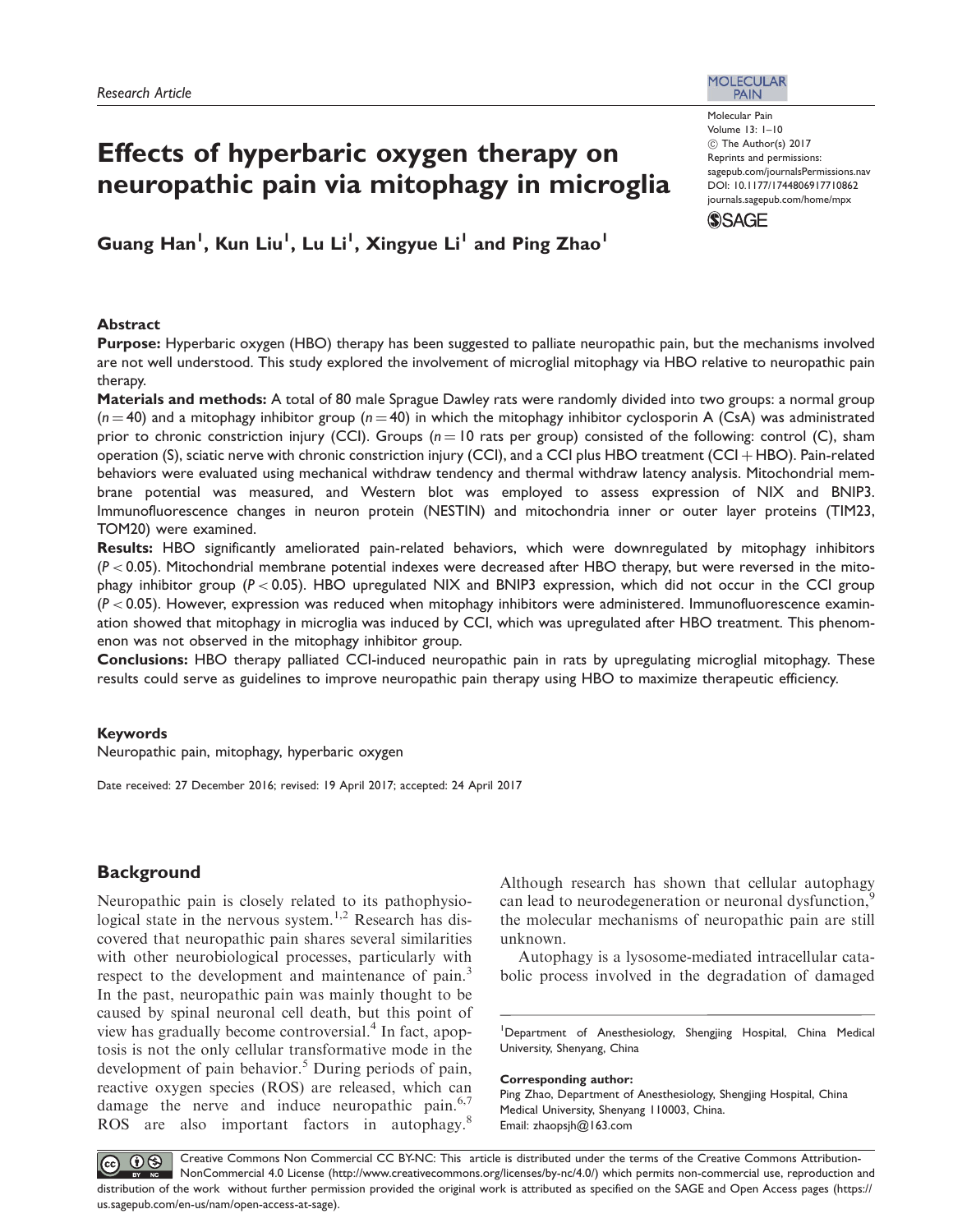cells.<sup>10</sup> Mitophagy is a type of selective autophagy in which damaged mitochondria are removed to maintain proper cellular functions.<sup>11</sup> As a result, mitophagy clears excessive ROS inside the cell and blocks ROS sources, which are important in therapeutic management of neuropathic pain.<sup>12</sup> Recent studies have shown that this cellular activity is usually very low under normal conditions, but can be upregulated by stress stimuli such as hypoxia, nutrient starvation, energy depletion, and other pharmacological or viral stimulation.<sup>13</sup> After autophagosome formation is impaired, subsequent accumulation of damaged mitochondria interferes with cellular functions. Some authors have reported that neuropathic pain may promote LC3-II and p62 upregulation, while LC3-I and Beclin 1 levels were not dramatically increased.<sup>14</sup> This phenomenon illustrates that even though autophagy is a factor in neuropathic pain, it can be readily blocked for unknown reasons. Our previous study have verified LC3 and P62 associated with autophagy which may alleviate neuropathic pain.<sup>15</sup> Herein, we investigated whether degenerative mechanisms, particularly in the mitochondria, can modulate neuropathic pain following chronic constriction injury (CCI) in rats.

Hyperbaric oxygen (HBO) is widely used in clinics to treat neurological diseases, such as spinal cord injury and cerebral ischemia. $16,17$  HBO is a noninvasive, easy procedure to implement, and patients are typically willing to undergo treatment. While HBO exerts neuroprotective effects via specific mechanisms, including inhibition of inflammation, reduction of hypoxia, and improvement of microcirculation, $18,19$  the antinociceptive mechanisms of HBO are not well understood. A recently study suggests that the analgesic effect of HBO may involve cellular modulation.<sup>20</sup> We previously found that the antinociceptive effect of HBO treatment is associated with microglial autophagy.<sup>15</sup> The discovery of a new molecular mechanism related to HBO may be important in managing neuropathic pain.

## Materials and methods

## Materials

The following materials were used in this study: ECL Western blotting kit (Solarbio, Beijing, China), horseradish peroxidase (HRP) conjugated rabbit anti-goat IgG, goat anti-rabbit IgG, goat anti-rat IgG (Pierce, USA), cyclosporin A (CsA; 32489, Sigma, USA), rabbit anti-rat NIX, BNIP3 IgG (D4R4B, CST, USA), mitochondrion membrane potential kit (MAK 147, Sigma, USA), mouse anti-rat Iba1 IgG (ab6142, Abcam, USA), mouse anti-rat TOMM20 IgG (ab56783, Abcam, USA), rabbit anti-rat TIMM23 IgG (11123-1-AP, Proteintech, China), a fluorescence

#### Animals

Male Sprague Dawley (SD) rats  $(260 \pm 20 \text{ g})$  were obtained from the Animal Care Center at Shengjing Hospital of China Medical University. The study protocol was approved by the Institutional Animal Care and Use Committee, Shengjing Hospital of China Medical University, China. A total of 80 rats were randomly separated into a normal control group without treatment  $(n = 40)$  and a mitophagy inhibitor group treated by intraperitoneal injection of CsA  $(n=40)$ . Each group included four subgroups ( $n = 10$  rats per group) as follows: control group (C group) in which CCI and HBO were not performed; a sham operation group (S group) in which the sciatic nerve was exposed, but not ligated and HBO was not performed; sciatic nerve with CCI group (CCI group) in which the sciatic nerve was ligated, but HBO was not performed; and a CCI plus HBO treatment group  $(CCI + HBO)$  group) in which HBO was initiated 6 h after CCI once a day for five days.

#### Experimental process

Rats in the mitophagy inhibitor group were intraperitoneally injected with CsA (10 mg/kg) one day before CCI, while rats in the normal group were intraperitoneally injected with saline. Baseline mechanical withdrawal thresholds (MWTs) and thermal withdrawal latencies (TWLs) were measured in all rats one day before CCI. CCI or sham operations were performed in the morning. Pain-related behaviors were observed one, two, three, four, five, six and seven days after CCI between 09:00 and 10:00 a.m. each day. Rats in the  $CCI + HBO$  group were first exposed to HBO 6h after CCI once a day for the following five days. Rats were sacrificed, and the dorsal part of spinal cord was collected on the seventh day after CCI (Figure 1).

#### CCI model preparation

Rats were anesthetized by peritoneal injection of 1% sodium pentobarbital (40 mg/kg). CCI models were prepared using a common method in which a posterolateral incision on the right hind limb was made. We found the right sciatic nerve trunk and loosely ligated it with 4-0 silk thread to produce slight pressure on the epineurium until momentary muscle contraction was observed in the sciatic nerve distribution region. Incisions were closed to complete the CCI model. When regaining consciousness, rats were returned to their cages. In the S group, the sciatic nerve was exposed, but not ligated.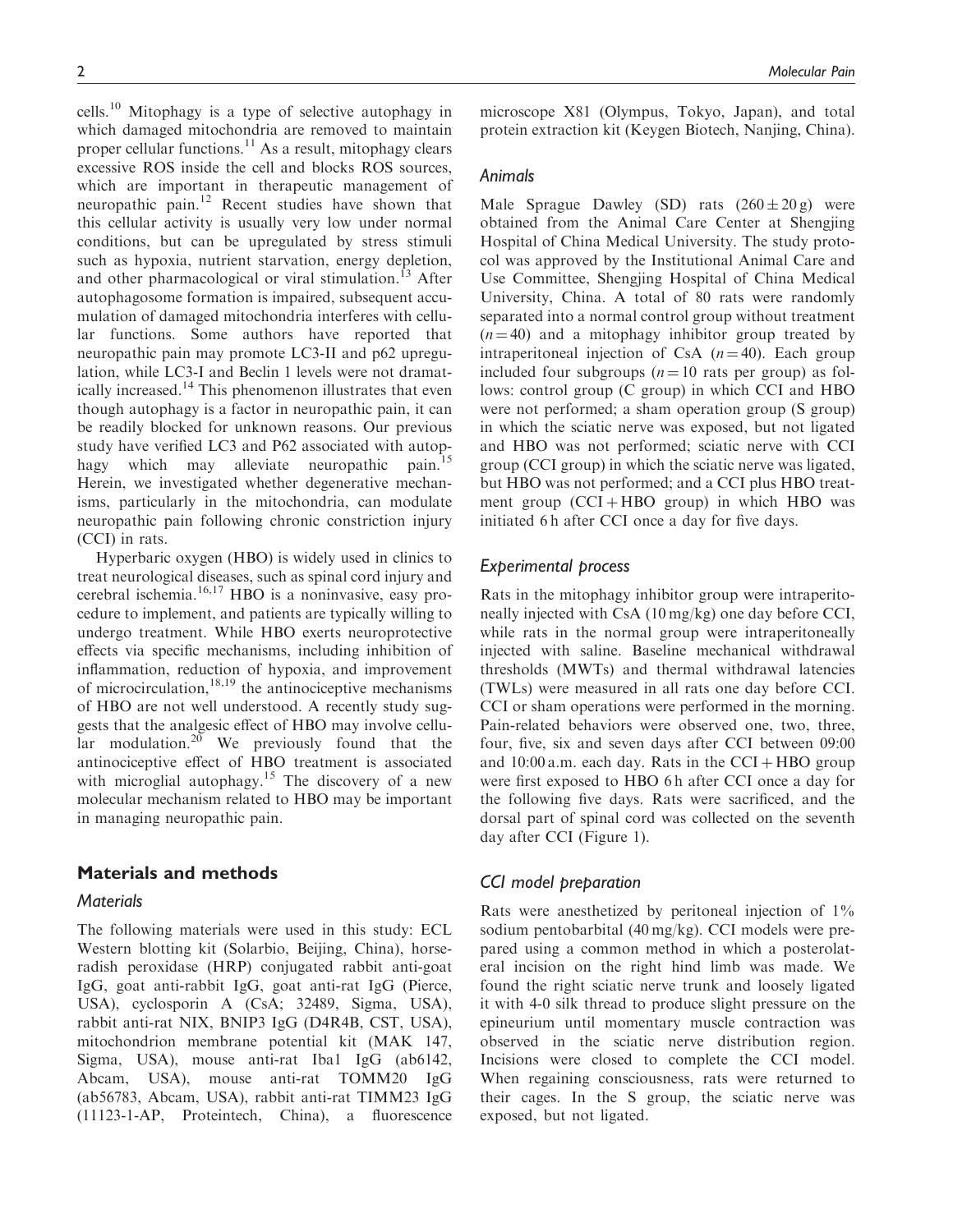

Figure 1. Experimental process. N: normal group; I: mitophagy inhibitor (CsA) group; B: baseline values; S: sham operation; CCI: chronic constrictive injury; d: day; D: death (sample taken); HBO: hyperbaric oxygenation.

## HBO treatment

In the  $\text{CCI} + \text{HBO}$  group, rats were treated with HBO five times at a frequency of once per day following CCI. On the first day, HBO treatment was given 6 h after CCI. HBO conditions were described as follows. An HBO chamber was purified with greater than 90% pure oxygen. Pressure was increased at a rate of 0.0125 mPa/min to 0.25 mPa. Pure oxygen was allowed to fill the chamber for 10 min. Rats were exposed under high pressure for 60 min. Pressure was subsequently decreased for 30 min at a constant rate.

#### Samples

On the seventh day, rats were anesthetized by peritoneal injection of  $1\%$  sodium pentobarbital  $(40 \text{ mg/kg})$  and intubated from the left ventricle to the ascending aorta. Rats were perfused with a 0.9% saline solution until no red perfusate was effused. After 0.1M phosphate buffer (pH 7.4) was perfused, the L4–L6 spinal cord segments were removed.

# Pain-related behaviors

Pain-related behaviors were observed once a day for seven days after CCI between 09:00 and 10:00 a.m. MWT was tested using von Frey filaments. Rats were placed in a test box and allowed to acclimatize for 30 min. Each von Frey filament was applied to the plantar surface of the hind paw for 6 s to 8 s to observe the hind paw withdrawal response. TWL was assessed to quantitatively determine thermal sensitivity. Rats were placed on the glass surface of a thermal testing apparatus and allowed to acclimatize for 30 min before testing. A mobile radiant heat source located under the glass was focused onto the hind paw of each rat. The paw TWL was recorded by a timer three times, and the mean of these three trials was used. A cut-off time of 20 s was used to prevent potential tissue damage.

#### Mitochondrial membrane potential

The spinal cord tissue was separated and washed with PBS ( $pH = 7.4$ ). Samples were minced on ice and filtered with two layers of wet lens cleaning paper. Cells were centrifuged at  $4^{\circ}$ C (500 r/min, 10 min). The supernatant was discarded and these steps were repeated until single cells were isolated for flow cytometry. Isolated spinal cord cells were counted to  $1 \times 10^6$ /ml under a microscope. After adjusting the number of cells, cells were centrifuged at  $1000 \text{ r/min}$ ,  $4^{\circ}$ C for 5 min, and the supernatant was separated for Mitochondrial membrane potential (MMP) determination using an MMP kit (MAK 147, Sigma, USA) according to the manufacturer instructions.

## NIX and BNIP3 expression

A total of 100 mg of spinal cord tissue in dorsal horn was homogenized and total protein was separated using a total protein extraction kit according to the instructions provided. Protein content was determined, and proteins were diluted with PBS to the same concentration. A total of 20 pg of protein was loaded for electrophoresis. After electrophoresis, gels were transferred to a cellulose membrane and immersed in confining liquid for 60 min. The membranes were incubated with anti-NIX and BNIP3 primary antibody  $(1:200)$  and anti- $\beta$ -actin primary antibody  $(1:200)$  overnight.  $\beta$ -Actin served as an internal reference. Membranes were washed with PBS and incubated with secondary antibody (1:1) for 30 min, followed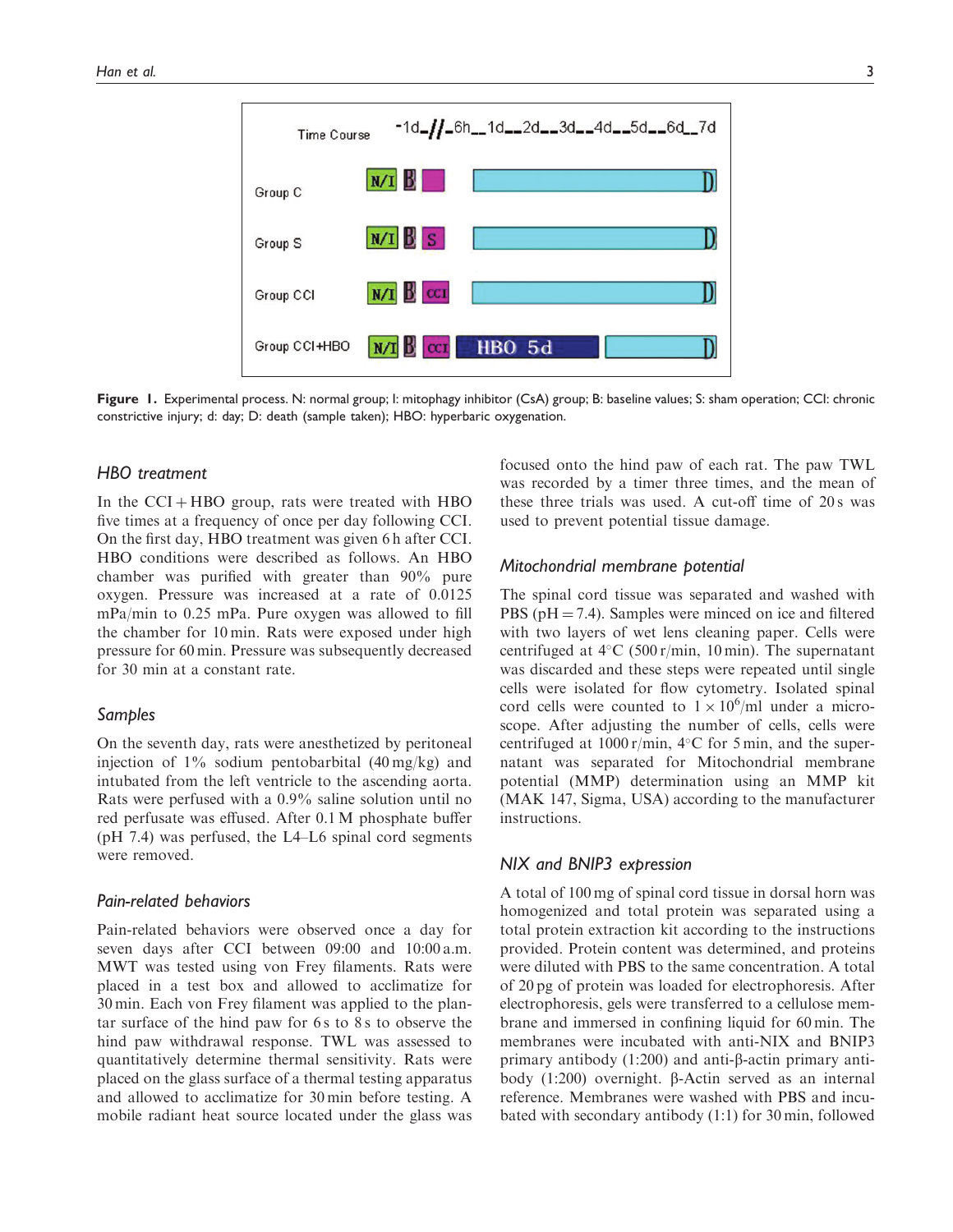by rinsing. Expression of NIX and BNIP3 was detected with ECL Western blotting kit using Quantity One software on a DocTM XR gel imaging system (Bio-Rad, USA).

#### Immunofluorescence

Spinal cord tissue was dissected on the seventh day after CCI. After separating the spinal cord into  $0.5 \times 0.5 \times 0.2$ cm<sup>3</sup> and selecting the dorsal horn of the spinal cord. It was fixed with 2.5% glutaraldehyde. Before observing under the electron microscope, samples were placed in the refrigerator for 12h at  $4^{\circ}$ C. Samples were washed with PBS buffer, fixed with osmic acid, dehydrated with acetone, and embedded with resin for subsequent experiments. Samples were cut into thin sheets and observed under fluorescence microscopy. To determine whether mitophagy was involved in neurons, the samples were subjected to immunofluorescence using mouse monoclonal anti-nestin antibody and Tomm20 or Timm23 antibody on an inverted fluorescence microscope X81 (Olympus, Tokyo, Japan).

#### Statistical analysis

Data analysis was performed using SPSS version 21.0 (IBM Corporation, USA). Data are expressed as the  $mean \pm SD$ . Two-way analysis of variance (ANOVA) and Student-Newman-Keuls  $q$  tests were used to compare the indexes between groups. Differences were considered statistically significant at  $P < 0.05$ .

## Results

## MWT and TWL

Chronic constriction of the spinal nerve via ligation induced severe mechanical allodynia. Ligation of the spinal nerve produced early onset and long lasting mechanical hypersensitivity. Tactile hypersensitivity determined by von Frey filaments and heat stimulation developed one day after CCI and was maintained for up to seven days. Scores of MWT and TWL increased dramatically in the  $CCI + HBO$  group compared to the CCI group, which indicates that HBO can alleviate this hypersensitivity (Figure 2(a)) ( $P < 0.05$ ). However, there was no effect following HBO when the mitophagy inhibitor CsA was added (Figure 2(b))  $(P > 0.05)$ .

#### MMP

To study whether mitophagy occurs, we examined the early events of mitophagy based on a decrease in the MMP. As shown in Figure 3, the mitochondrial membrane potential in the rat spinal cord in the CCI and  $CCI + HBO$  groups was reduced to 81.2% and 69.2%, respectively, compared with the C and S groups  $(P < 0.05)$ . There were no differences between all groups when the inhibitor CsA was administered  $(P > 0.05)$  (Figure 3).

## NIX and BNIP3 levels

In our previous study, we had verified HBO can upregulate autophagy by affecting the expression of LC3 and  $P62<sup>15</sup>$  So now we explored possible mechanisms by which BNIP3 and NIX induce mitophagy in spinal nervous cells. We evaluated NIX and BNIP3 levels by Western blot in rats that underwent either CCI or sham surgeries. Expression of these markers was analyzed in the L4-L5 portion of the spinal cord seven days after injury. Compared with the C and S groups, NIX and BNIP3 expression was higher in the CCI and  $CCI + HBO$  groups. Samples from rats that underwent HBO showed higher NIX and BNIP3 levels than the CCI group  $(P < 0.05)$ . However, HBO did not have an effect on expression after CsA was administered (Figure 4,  $P > 0.05$ ).

## Pathological changes in the spinal cord

To show the process of mitophagy, we observed the outer/inner membrane protein TOM20/TIM23 and neuron marker NESTIN by fluorescence microscopy, which has been shown to be an effective method of detecting mitophagy. Compared with the S group, there were a large number of red and green fluorescence signals merging into an orange signal in the CCI and  $CCI + HBO$  groups. Colorful fluorescence ratio in the CCI and  $\text{CCI} + \text{HBO}$  groups was greater than in the S group, especially in the  $CCI + HBO$  group (Figures 5) and 7,  $P < 0.05$ ). This indicates that CCI induces mitophagy in the microglia and that HBO may upregulate this process. However, HBO did not have an effect when CsA was administered (Figures 6 and 7,  $P > 0.05$ ).

## **Discussion**

Chronic pain is an agonizing condition that can negatively affect quality of life and overall health. Current therapies include drugs, nerve blockers, and electrical stimulation, which provide limited relief. Thus, it is urgent to find more effective treatments. With the discovery of neurobiological and molecular mechanisms, we can attempt to study the effects of nerve injury on the autophagic process. Mitochondria are the primary source of ROS, and ROS can induce mutations in mtDNA that lead to protein deficiencies and restrict the ability to self-repair, $^{21}$  leaving cells more vulnerable to ROS attack. In addition, ROS can damage mitochondrial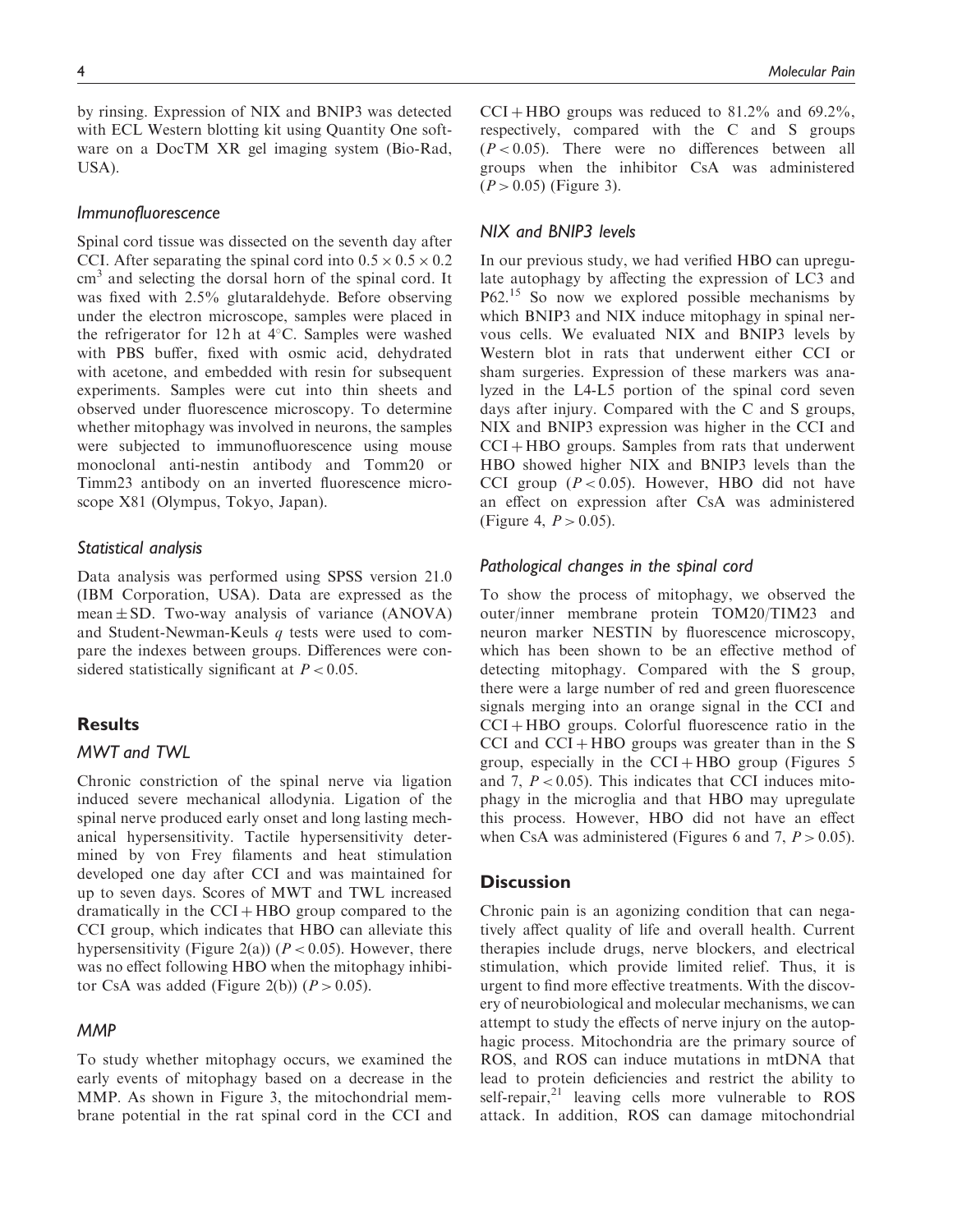

Figure 2. Mechanical withdrawal threshold (MWT) and thermal withdrawal latency (TWL) in each group ( $n = 8$  rats per group). CCI: chronic constriction injury; HBO: hyperbaric oxygenation; S: sham operation; d: Day; w: week. (a) Normal and (b) adding mitophagy inhibitor CsA.



Figure 3. Mitochondrial membrane potential of the rat spinal cord. The MMP in CCI and CCI  $+$  HBO group reduced to 81.2% and 69.2% separately, compared with C group and S group  $(P < 0.05)$ . While there are no difference in all groups when inhibitor CsA administration  $(P > 0.05)$ .

proteins and lipids by inducing oxidative stress.<sup>22</sup> These damaged mitochondria have the potential to further induce more ROS via defective electron transport chains.<sup>23</sup> Therefore, damaged, aging, and excess mitochondria are risk factors in cells. Mitophagy may manifest as follows: (a) mitochondria aggregated at the periphery of the nucleus; (b) degeneration of mitochondria and appearance of a vacuole bilayer membrane structure; (c) mitophagy formation by the double membrane structure package mitochondria; (d) mitophagy is a process which fuse with lysosomes to form mitophagy-lysosomes; and (e) mitochondria that are unable to degrade. $^{24}$ These phenomena can directly reflect damage to the mitochondria as well as mitophagy. Appropriate clearance of mitochondria is important for maintaining homeostasis in cells, which is accomplished by mitophagy.

Mitophagy can also result in mitochondrial vesicle acidification and mtDNA degradation. Mitochondrial depolarization directly affects changes in mitochondrial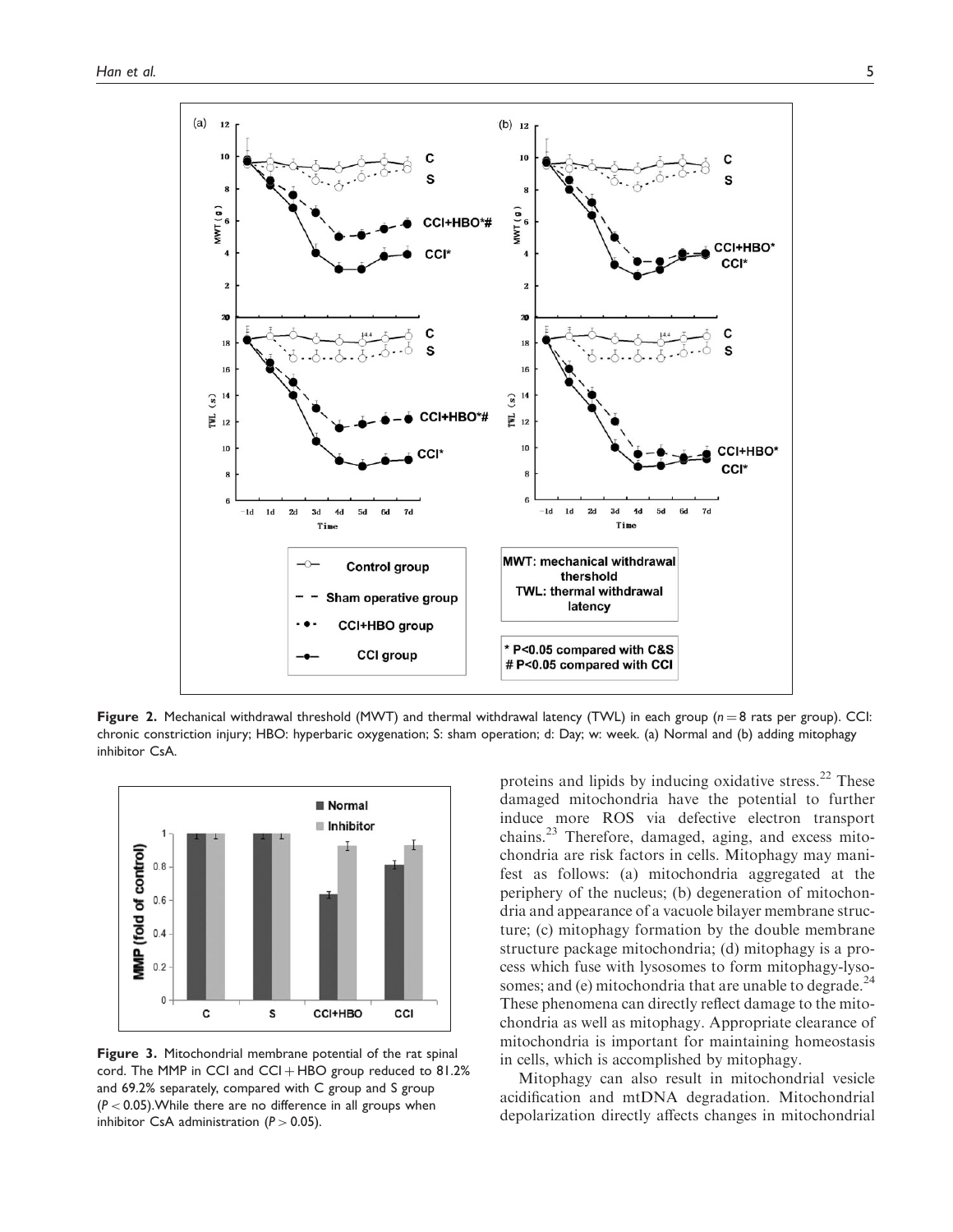

Figure 4. Qualitative (a) and quantitative (b) Western blot of NIX and BNIP3 after treatment with sham peration, CCI + HBO, and CCI. C', S', CCI', and CCI + HBO' represented the corresponding groups after mitophagy inhibitor CsA administration. Weakest blot was present in the C and S group and blots became gradually stronger after CCI and especially CCI + HBO therapy ( $P < 0.05$ ). The blots presented in the CCI' and CCI + HBO' group became similar with C' and S' group ( $P > 0.05$ ).

membrane.<sup>25</sup> Polarization is an important indicator of mitophagy. Many studies have reported that Parkinson's disease (PD) is a progressive neurodegenerative disease that is related to accumulating impaired mitochondria.<sup>26</sup> To date, there have been no reports on neuropathic pain. Therefore, we measured the function of mitochondria and explored related mechanisms.

CsA is an amino acid polypeptide with immune inhibitory properties. It is also a specific inhibitor of mitochondrial permeability transition pores.<sup>27</sup> The mitochondrial permeability transition pore is a nonspecific pore in the inner and outer membranes of mitochondria and is a common pathway for cell injury or death. It is also one of the end effectors of hypoxia/refusion and other types of damage.<sup>28</sup> CsA can inhibit cell apoptosis or necrosis by blocking the mitochondria permeability transition pore channel. As an immune inhibitor, CsA also can act with cyclophilin D to inhibit opening of the mitochondrial permeability transition pores.<sup>29</sup> As a result, CsA inhibits mitochondrial depolarization and mitophagy, leading to a marked decrease in the number of mitophagy bodies. We used CsA to verify that HBO can act through mitophagy given that specific indices, such as MMP and mitochondrial inner or outer protein levels, changed during the experimental period. We can deduce that HBO has an effect through mitochondrial permeability transitive pores or on the mitochondrial membrane.

Our previous study showed that hypersensitivity to mechanical and thermal stimulation developed on the third day following CCI and lasted up to 28 days.<sup>30</sup> However, the present study only observed changes for seven days after CCI. We found that gradual downregulation of MWT and TWL was detectable in the CCI model seven days after injury. Although mitophagy is a continuous phenomenon, we found that the seventh day of pain processing was the optimal time point for determining mitophagy based on earlier experiments (data not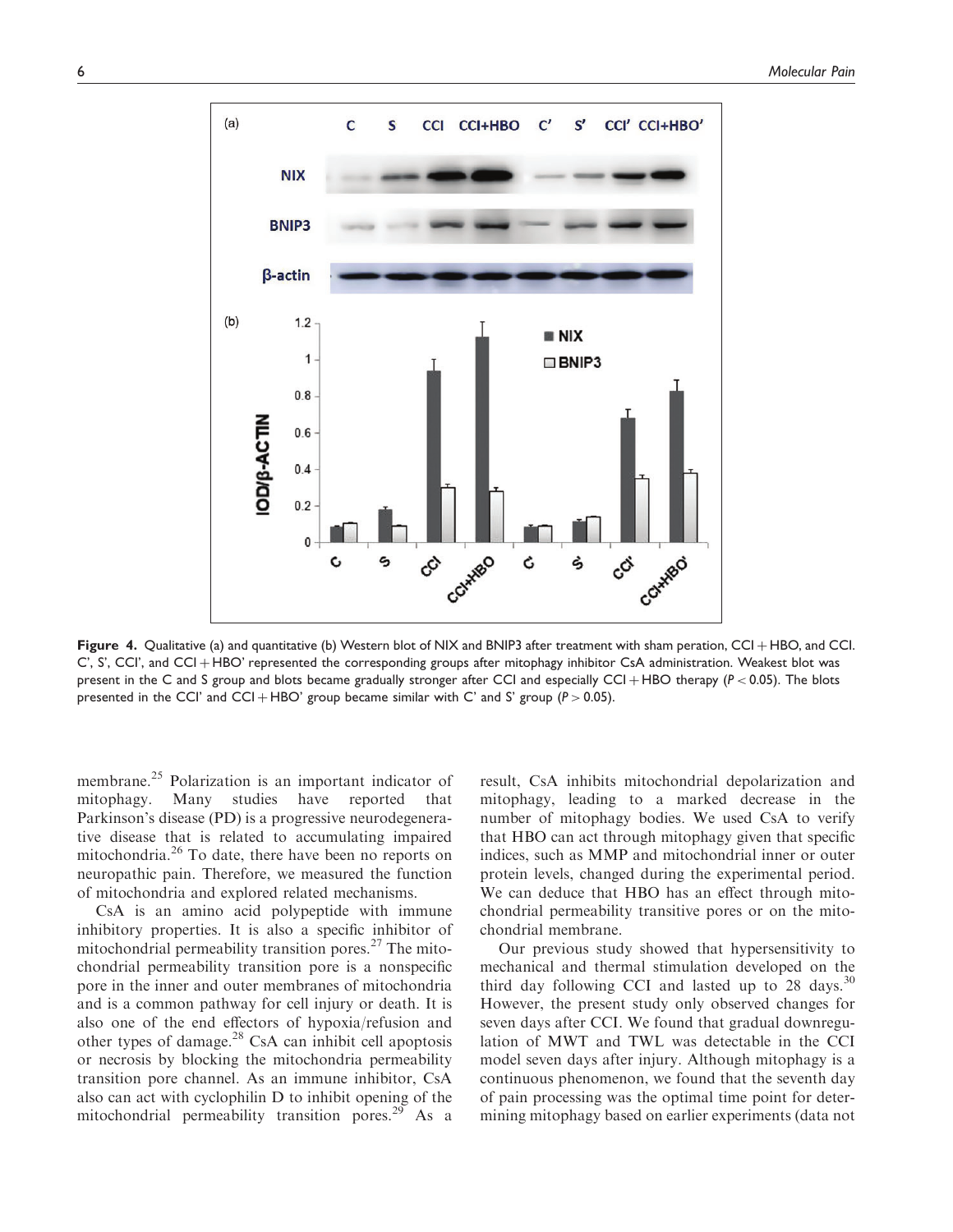

Figure 5. Immunostaining of each group with TOMM20, TIMM23, and NESTIN. Compared with the S group, there were a large number of red and green fluorescence signals merging into an orange signal in the CCI and  $CCI + HBO$  groups. Colorful fluorescence ratio in the CCI and  $|CC| + HBO$  groups was greater than in the S group, especially in the  $CCI + HBO$  group.

shown), and day 7 was selected to evaluate MMP, NIX, and BNIP3. MWT and TWL in the CCI and  $CCI + HBO$  groups were gradually reduced, but HBO induced upregulation, which indicates that HBO can effectively alleviate neuropathic pain. This effect was not significant when the mitophagy inhibitor was administered. Therefore, HBO may influence neuropathic pain through mitophagy. Mitophagy is also likely involved in molecular antinociceptive mechanisms of HBO.

LC3 and P62 are both key proteins involved in autophagy. With the presence of Atg4, LC3 precursor was processed into soluble LC3-I which can change into lipid soluble LC3-II-PE under the action of phosphatidylethanolamine (PE), Atg3, and Atg7. $31$  LC3-II participates the extension of autophagy lysosome membrane until autolysosome formation.<sup>32</sup> P62 that locates in the cytoplasm combines with the ubiquitin protein. Then P62 protein combines with LC3-II protein to build a complex formation. And it is degradated in lysosome ultimately.<sup>33</sup> In autophagy process, P62 will continue to be consumed. In our previous study, compared with



Figure 6. Immunostaining of each group with TOMM20, TIMM23, and NESTIN after mitophagy inhibitor CsA administration. C', S', CCI', and CCI  $+$  HBO' represented the corresponding groups after mitophagy inhibitor CsA administration. Compared with the S' group, there were a large number of red and green fluorescence signals merging into an orange signal in the CCI and  $CCI + HBO$  groups. Colorful fluorescence ratio was similar in these three groups.

the CCI group, the expression of LC3-II in HBO group was higher in dorsal horn part of spinal cord. While the expression of P62 was low in HBO group, which indicated that the autophagy activity of HBO was higher without P62 accumulation. Although the CCI group is not as high as the HBO group, it also induces autophagy, which may be a stress response after spinal cord injury.

BNIP3 and NIX are proteins related to the BH3-only family, which induce both cell death and autophagy. They are also two key proteins for mitophagy function that play a role in the initiation step and formation of autophagosomes.<sup>34</sup> NIX is a target of mitochondria for elimination and BNIP3 regulates mitophagy in response to hypoxia. NIX and BNIP3 were markedly increased with accumulation of autophagosomes in the L4-L5 spinal cord segment on the injured side in rats that underwent CCI, but this effect was absent in the sham group. NIX recruits autophagy components that do not rely on mitochondrial depolarization, thus inducing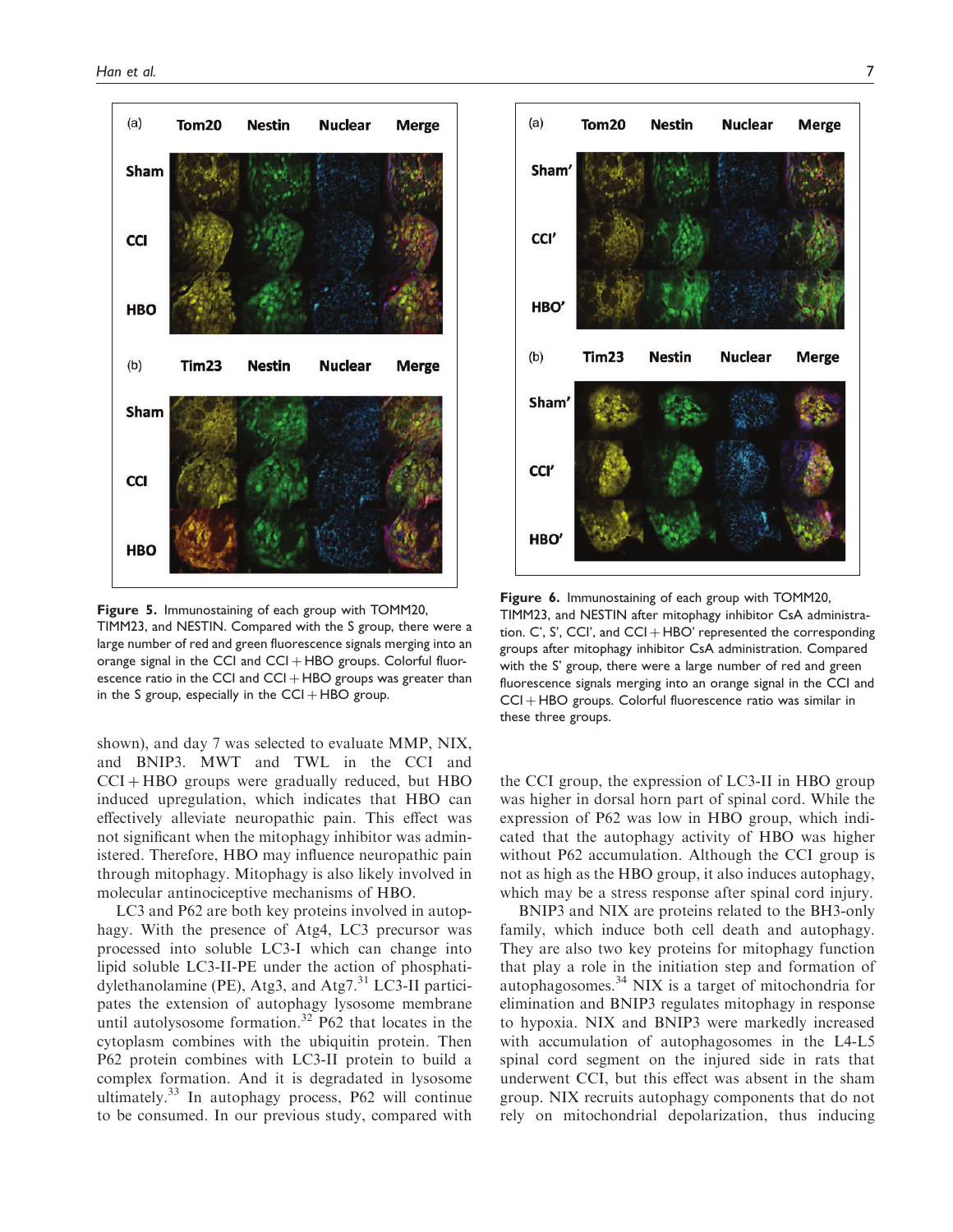

Figure 7. The quantification and statistical analysis on the immunuostaining. Normal groups (a) and inhibitor groups (b) immunostaining quantification shows relative fluorescence ratio in the CCI and CCI  $+$  HBO groups was greater than in the S group, especially in the CCI + HBO group ( $P < 0.05$ ). However, HBO did not have an effect when CsA was administered  $(P > 0.05)$ .

mitochondrial autophagy.<sup>35</sup> In many cases, BNIP3 and NIX expression induces autophagy possibly due to specific protein characteristics.<sup>36</sup> However, depolarization of the mitochondrial membrane is not necessarily indicative of mitophagy induction. It may represent activity at the mitochondrial membrane or a functional change in the mitochondria. We found a slightly higher expression of NIX and BNIP3, resulting in reduced accumulation of dysfunctional macromolecules or organelles. Progression of mitophagy disruption has been shown to correlate with neurological dysfunction.<sup>37</sup> Moreover, the autophagic machinery is required for remodeling of neuronal dendrites and axons and for maintaining CNS plasticity.38 In neurodegenerative diseases, impairment of this last function has been suggested as a cause for progressive anatomical and functional alterations of the CNS when massive cell loss is still undetectable.<sup>39</sup> The molecular and cellular processes responsible for longlasting abnormal sensory activation underlying chronic pain are poorly understood. However, it is now clear that structural and functional changes in neurons result in alterations in sensory processing following nerve injury and contribute to the development and maintenance of neuropathic pain.<sup>40</sup> To our knowledge, this is the first work reporting an impairment of spinal autophagy in a model of neuropathic pain and provides a platform for future studies regarding the role of this degradative pathway in pain processing.

In summary, our data demonstrate that mitophagy may participate in pain processes. There are several limitations to this study. First, the time point seven days after CCI was optimal for mitophagy, which was discovered through initial experiments. While formation of mitophagy is a dynamic process, we only selected a single time point, which may have certain limitations. To further clarify the dynamic changes in the mitophagy process, we should observe multiple time points. Second, using both autophagosome and lysosome markers to co-localize and monitor this dynamic process may provide more persuasive results. Finally, the mitochondrial membrane potential is not completely representative of mitochondrial function. ATP levels, respiratory function, and intracellular calcium ion levels should be monitored in future experiments. More in-depth study to explore important neuroprotective mechanisms of HBO on mitophagy will be necessary.

#### Authors' contributions

GH designed the experiments, wrote and interpreted the manuscript; KL performed immunofluorescence observation and participated in data analysis; LL performed the behavioral study and mitochondrial membrane potential detection; XYL performed the Western blot experiments; PZ supervised experiments and revised the manuscript. All authors read and approved the final manuscript.

## Declaration of Conflicting Interests

The author(s) declared no potential conflicts of interest with respect to the research, authorship, and/or publication of this article.

#### Funding

The author(s) disclosed receipt of the following financial support for the research, authorship, and/or publication of this article: This work was supported by the National Natural Scientific Foundation of China (NSFC, 81600971) and Science and Technology Program of Shenyang (F15-199-1-35).

#### **References**

1. Ogawa S, Arakawa A, Hayakawa K, et al. Pregabalin for neuropathic pain: why benefits could be expected for multiple pain conditions. Clin Drug Investig 2016; 36: 877–888.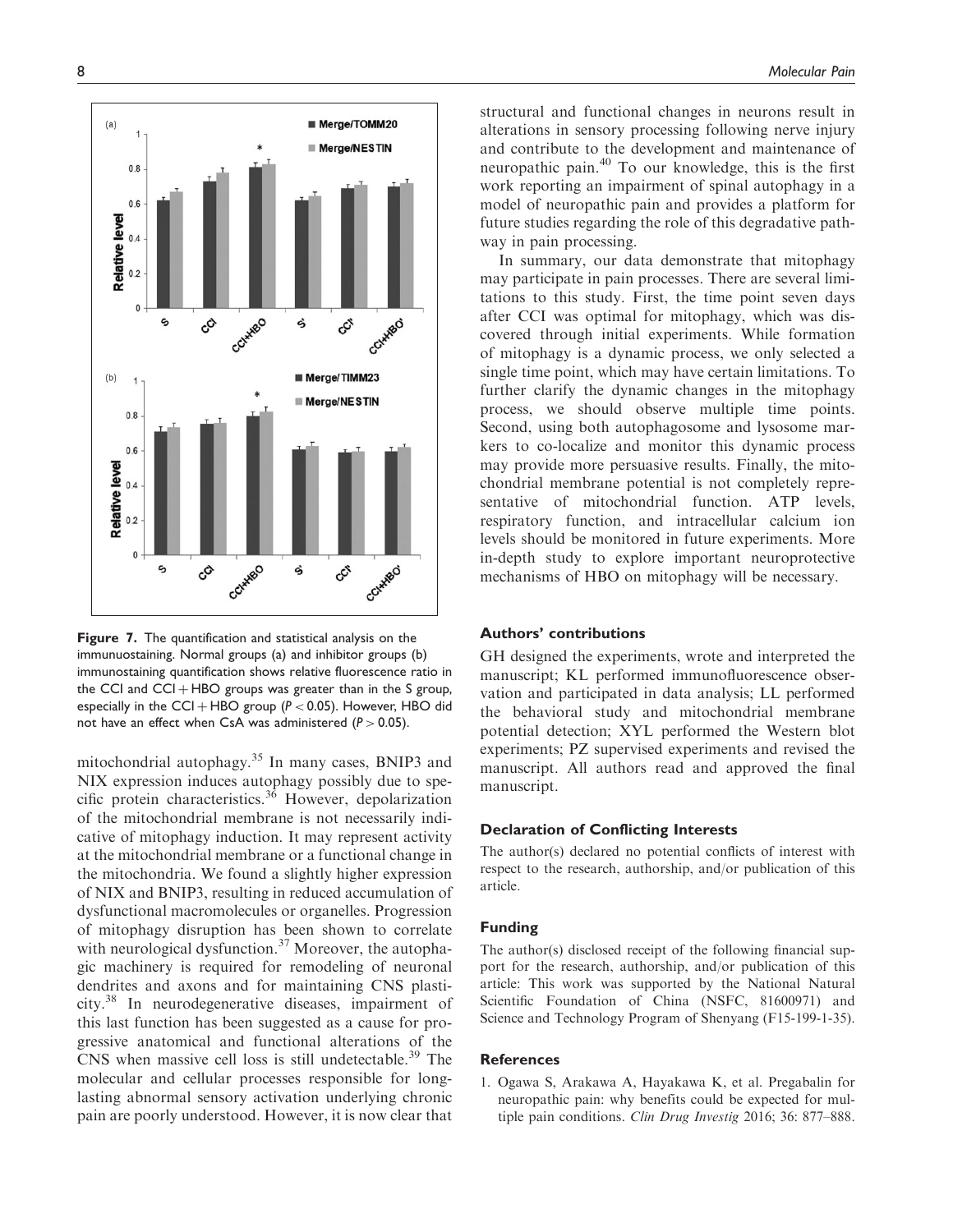- 2. Crowell AD, King K, Deitermann A, et al. Implication of hypothalamus in alleviating spinal cord injury-induced neuropathic pain. Ann Neurosci 2016; 23: 171–175.
- 3. Hulse RP, Drake RA, Bates DO, et al. The control of alternative splicing by SRSF1 in myelinated afferents contributes to the development of neuropathic pain. Neurobiol Dis 2016; 96: 186–200.
- 4. Heo BH, Shin JY, Park KS, et al. Effects of tianeptine on the development and maintenance of mechanical allodynia in a rat model of neuropathic pain. Neurosci Lett 2016; 633: 82–86.
- 5. Dellarole A, Morton P, Brambilla R, et al. Neuropathic pain-induced depressive-like behavior and hippocampal neurogenesis and plasticity are dependent on TNFR1 signaling. Brain Behav Immun 2014; 41: 65–81.
- 6. Lei Y, Sun Y, Lu C, et al. Activated glia increased the level of proinflammatory cytokines in a resiniferatoxin-induced neuropathic pain rat model. Reg Anesth Pain Med 2016; 41: 744–749.
- 7. Li T, Xu Y, Liu L, et al. Brucella melitensis 16M regulates the effect of AIR domain on inflammatory factors, autophagy, and apoptosis in mouse macrophage through the ROS signaling pathway. PLoS One 2016; 11: e0167486.
- 8. Ratliff EP, Barekat A, Lipinski MM, et al. Brain trauma and autophagy: what flies and mice can teach us about conserved responses. Autophagy 2016; 12: 2256–2257.
- 9. Babcock DT, Shen W and Ganetzky B. A neuroprotective function of NSF1 sustains autophagy and lysosomal trafficking in Drosophila. Genetics 2015; 199: 511–522.
- 10. Ikeda Y, Shirakabe A, Brady C, et al. Molecular mechanisms mediating mitochondrial dynamics and mitophagy and their functional roles in the cardiovascular system. J Mol Cell Cardiol 2015; 78: 116–122.
- 11. Arruda MA, Barcellos-de-Souza P, Sampaio AL, et al. NADPH oxidase-derived ROS: key modulators of hemeinduced mitochondrial stability in human neutrophils. Exp Cell Res 2006; 312: 3939–3948.
- 12. Abdel-Wahab BA and Abdel-Wahab MM. Protective effect of resveratrol against chronic intermittent hypoxiainduced spatial memory deficits, hippocampal oxidative DNA damage and increased p47Phox NADPH oxidase expression in young rats. Behav Brain Res 2016; 305: 65–75.
- 13. Mai S, Muster B, Bereiter-Hahn J, et al. Autophagy proteins LC3B, ATG5 and ATG12 participate in quality control after mitochondrial damage and influence lifespan. Autophagy 2012; 8: 47–62.
- 14. Loran OB, Siniakova LA, Seregin AV, et al. Hyperbaric oxygenation in the treatment of patients with interstitial cystitis: clinical and morphological rationale. Urologiia 2011; 3: 3–5.
- 15. Han G, Li L and Zhao P. Hyperbaric oxygen induced autophagy in neuropathic rats. J China Med Univ 2016; 45: 349–351.
- 16. Almzaiel AJ, Billington R, Smerdon G, et al. Effects of hyperbaric oxygen treatment on antimicrobial function and apoptosis of differentiated HL-60 (neutrophil-like) cells. Life Sci 2013; 93: 125–131.
- 17. Lu Y, Kang J, Bai Y, et al. Hyperbaric oxygen enlarges the area of brain damage in MCAO rats by blocking

autophagy via ERK1/2 activation. Eur J Pharmacol 2014; 728: 93–99.

- 18. Sun Y, Liu D, Su P, et al. Changes in autophagy in rats after spinal cord injury and the effect of hyperbaric oxygen on autophagy. Neurosci Lett 2016; 618: 139–145.
- 19. Vasudevan D, Naik MM and Mukaddam QI. Efficacy and safety of methylcobalamin, alpha lipoic acid and pregabalin combination versus pregabalin monotherapy in improving pain and nerve conduction velocity in type 2 diabetes associated impaired peripheral neuropathic condition. [MAINTAIN]: Results of a pilot study. Ann Indian Acad Neurol 2014; 17: 19–24.
- 20. Shinkai Y, Abiko Y, Ida T, et al. Reactive sulfur speciesmediated activation of the Keap1-Nrf2 pathway by 1,2- Naphthoquinone through sulfenic acids formation under oxidative stress. Chem Res Toxicol 2015; 28: 838–847.
- 21. Nie S, Yue H, Zhou J, et al. Mitochondrial-derived reactive oxygen species play a vital role in the salicylic acid signaling pathway in Arabidopsis thaliana. PLoS One 2015; 10: e0119853.
- 22. Koirala S, Guo Q, Kalia R, et al. Interchangeable adaptors regulate mitochondrial dynamin assembly for membrane scission. Proc Natl Acad Sci 2013; 110: E1342–E1351.
- 23. Lupfer C, Thomas PG, Anand PK, et al. Receptor interacting protein kinase 2-mediated mitophagy regulates inflammasome activation during virus infection. Nat Immunol 2013; 14: 480–488.
- 24. Ding WX and Yin XM. Mitophagy: mechanisms, pathophysiological roles, and analysis. Biol Chem 2012; 393: 547–564.
- 25. Olszewska DA and Lynch T. PINK1, parkin, and autophagy receptors: a new model of mitophagy. Mov Disord 2016; 31: 1628–1629.
- 26. Liu Y, Lin J, Zhang M, et al. PINK1 is required for timely cell-type specific mitochondrial clearance during Drosophila midgut metamorphosis. Dev Biol 2016; 419: 357–372.
- 27. Tuerkmen A, Bösche K, Lückemann L, et al. Rats tasteaversive learning with cyclosporine A is not affected by contextual changes. Behav Brain Res 2016; 312: 169–173.
- 28. Bhatt V, Lin A, Beyer K, et al. Analysis of cyclosporine A levels supports new dosing guidelines in adult double-unit cord blood transplant recipients to optimize immunosuppression early post-transplant. Biol Blood Marrow Transplant 2016; 22: 1533–1534.
- 29. Miyazaki Y, Azuma A, Inase N, et al. Cyclosporine A combined with low-dose corticosteroid treatment in patients with idiopathic pulmonary fibrosis. Respir Investig 2015; 53: 288–295.
- 30. Han G, Li L and Meng LX. Effects of hyperbaric oxygen on pain-related behaviors and nitric oxide synthase in a rat model of neuropathic pain. Pain Res Manag 2013; 18: 137–141.
- 31. Jacquin E, Leclerc-Mercier S, Judon C, et al. Pharmacological modulators of autophagy activate a parallel noncanonical pathway driving unconventional LC3 lipidation. Autophagy 2017; 15: 1–14.
- 32. Gómez-Sánchez R, Yakhine-Diop SM, Rodríguez-Arribas M, et al. mRNA and protein dataset of autophagy markers (LC3 and p62) in several cell lines. Data Brief 2016; 7: 641–647.